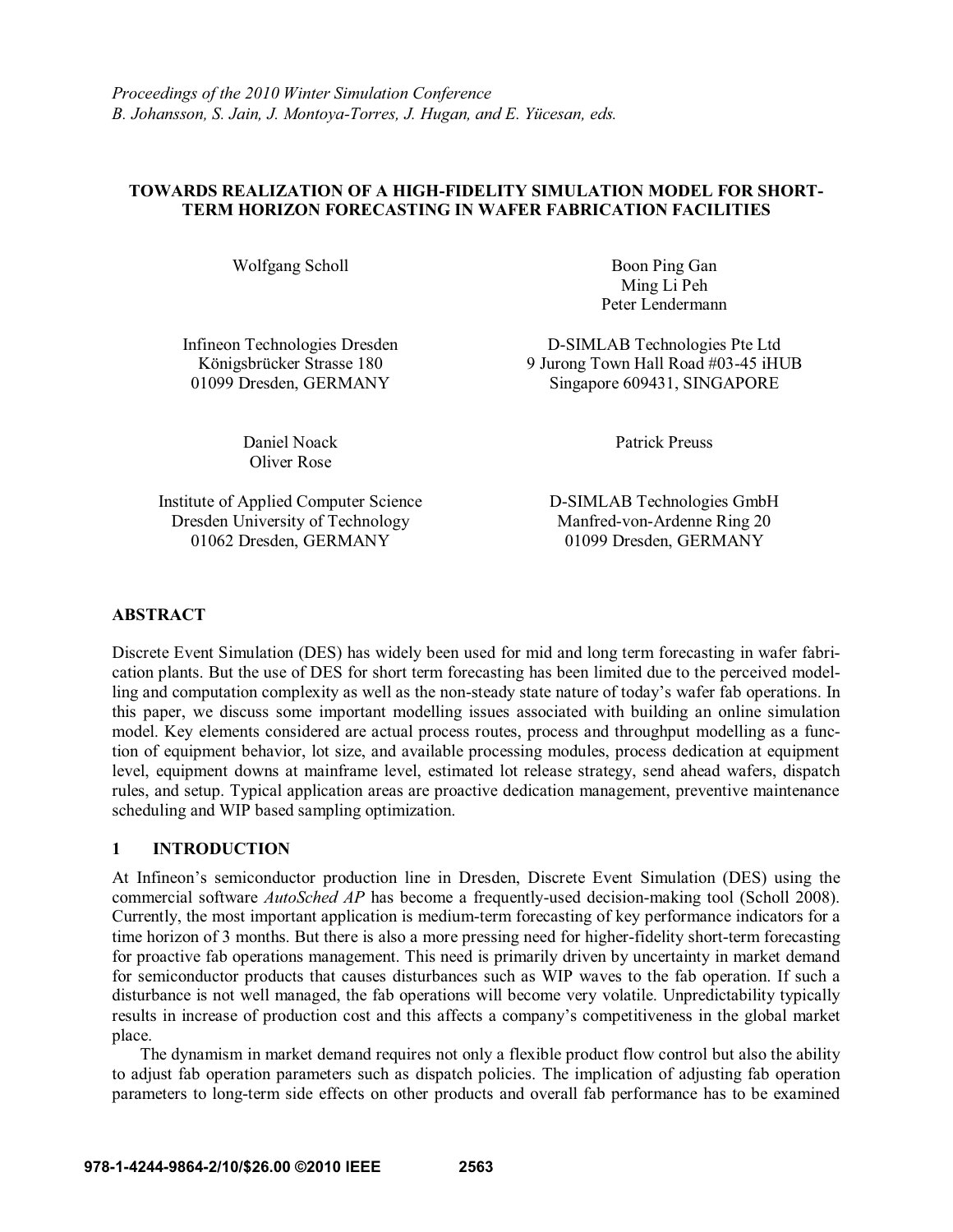and managed as well. This effect, however, cannot be sufficiently analysed and understood through real time data analysis and personnel experiences. Rather, the assessment has to be done through short term simulation (also known as online simulation, see Bagchi 2008). Online simulation provides the required visibility into the dynamics of fab operations and the possibility of evaluating alternative countermeasures to appropriately manage these dynamics. Examples of such countermeasures are adjustment of the wafer start plan, process dedication, preventive maintenance schedule and Real Time Dispatcher (RTD) parameters.

Online simulation is transient in nature. It poses different technical challenges as compared to mid/long term simulation (also known as offline simulation), particularly with regard to model granularity. In an offline simulation model, planning data is used to feed the model. It works with representative routes, "stable" tool dedication in critical production areas such as lithography and sputtering, crucial dispatch rules at fab level, and simple equipment configuration modelling. Typically, the execution time of offline simulation (with 3 months time horizon) is 12 hours for 10 confidence runs. In contrast, an online simulation model is fed with the current fab state for warm-starting and detailed fab data for fine grain modelling. It works with actual routes, tool dedication in all production areas, dispatch rules at work centre level, and detailed equipment configuration modelling. Typical execution time of online simulation (with 3 days time horizon) is less than an hour for 10 confidence runs. An alternative approach to online simulation would be to use a 24-hour prediction tool that is based on planned cycle times. This approach is not sufficient as it is a static approximation, and dynamic situations such as fab loading, tool availability, existence of optional process steps are not considered. Furthermore, the prediction horizon of 24 hours is too short to generate a substantial benefit. The expected benefit of a solid prediction tool must offer at least 2% to 5% cycle time variability reduction within the production process, and online simulation bears the most potential.

One example of online simulation application is for engineering and preventive maintenance scheduling. Today, decisions on scheduling of engineering and preventive maintenance events are made based on the actual WIP situation in combination with personnel long-term experiences. Preventive maintenances can thus only be shifted to the end of the restricted time window in case of a high WIP level. With online simulation, preventive maintenance scheduling can be managed more flexibly. The maintenance event can be shifted to an earlier or a later time, depending on the forecasted WIP situation.

Another application of online simulation is pre-emptive resource (such as tools, operators, probe cards in wafer test) releases. Typically, release of additional tools/resources can only become operative 1 to 3 days after occurrence of a critical situation. When this critical situation is forecasted, the release of additional tools/resources will be just-in-time to manage the occurrence of this situation.

Lastly, online simulation can also add significant value when it comes to adjusting sampling rates at measurement steps. Usually, the sampling rate of measurement steps would be adjusted in case of high lot arrival rates. This requires at least half a day to install the modified programs which would have been too late as WIP might have already built up after half day of delay. With online simulation, lot arrival rates can be forecasted and adjustment of sampling rate at measurement steps can be triggered to pre-empt and manage the high lot arrival rate situation before it occurs.

These examples of proactive fab operations management promise tremendous benefit for Infineon's fab operations. In this setting, Infineon Dresden embarked on a joint project with D-SIMLAB and the Technical University of Dresden to realize a live-data based online simulation. In this paper, we present the results of our feasibility study project.

One focus was the development of a data model prototype that gathers data from Infineon's existing data sources. The integration of different data sources with varying degree of data quality was a huge challenge. Missing or incorrect data had to be replaced with historical data. Concurrent to the data model prototype development, we also built a new short term simulation model of higher granularity. It is warmstarted with current fab state, and contains all products, process flows, both fixed and temporary tool dedications, logistics restrictions such as KANBAN rules for process sequences with time-windows, and more detailed equipment modelling that was realized by considering internal material flow and by assign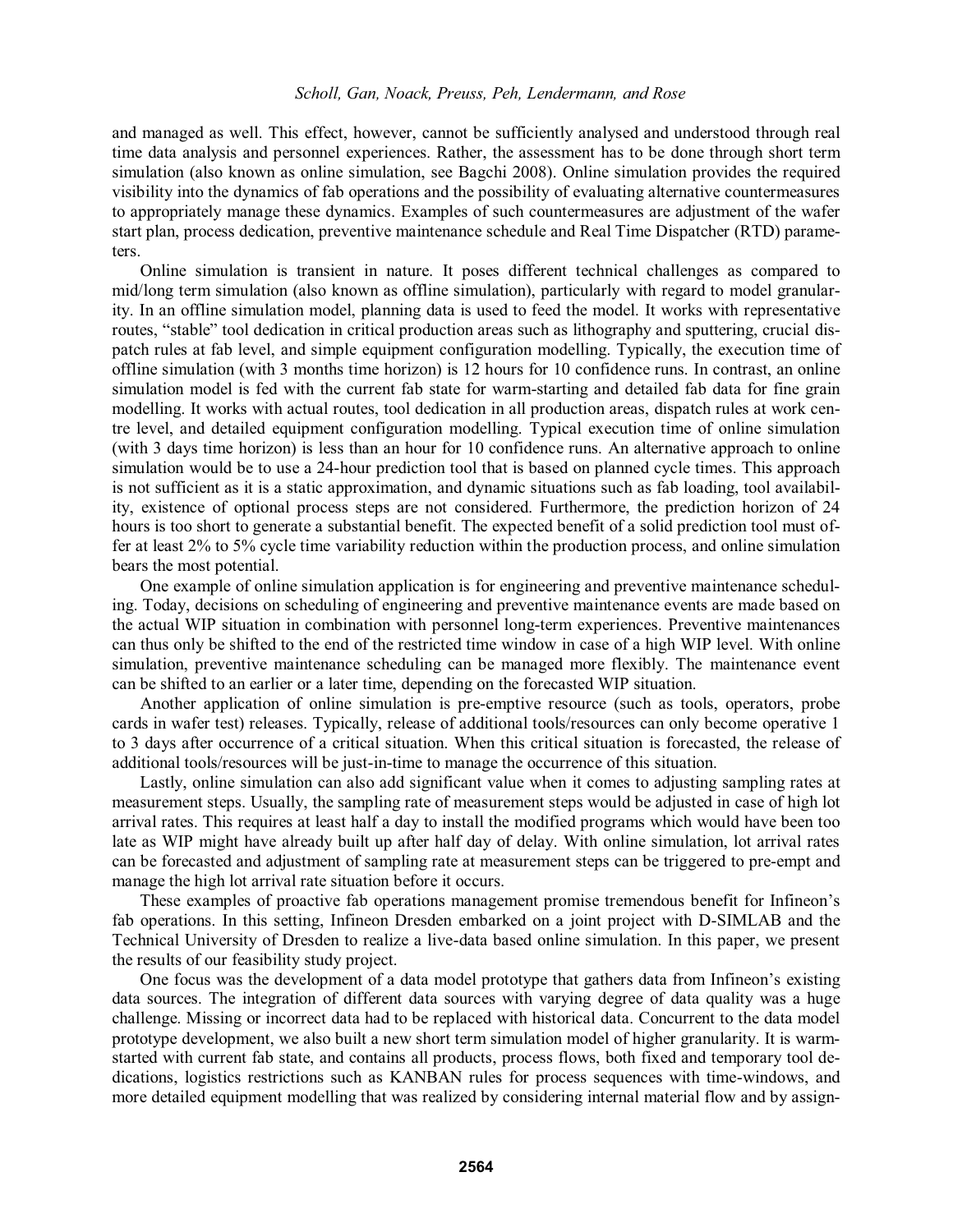ing equipments to one out of five different equipment classes. With this classification, we were able to realize lot-size dependent throughput and processing time modelling. Other features such as setup, rework and send-ahead wafer procedures were also modelled.

## **2 ONLINE SIMULATION MODEL FEATURES**

Online simulation requires a high granularity model in order to achieve a good performance measure forecast accuracy at product and work center level. However, high granularity also means high computational complexity that results in long simulation execution times. Striking a balance between forecast accuracy and computation complexity is thus crucial when an online simulation model is built. In this section, we discuss five important modelling features of our online simulation model, namely lot release strategy, fab current state modelling, equipment modelling (processing time, throughput, dedication, setup, tool down and dispatch rules), process routes and sampling process (step percent and send ahead wafers).

### **2.1 Lot Release Strategy**

In Infineon, lot release plays a role not only at frontend-of-line but also backend-of-line. For frontend-ofline release, a fixed number of wafers are released daily into the production line, and releases are defined through a lot release plan. However, this release plan does not define the exact point in time at which lots are to be released. To avoid sudden bursts of releases into the production line, which could potentially create a (small) WIP wave, we staggered the lot releases equally in an 18-hours time span. In contrast, there is no plan available for backend-of-line releases. The only data available is the number of wafers per product group currently in the master storage (a place to hold lots that have completed frontend-of-line processes). With this information, we staggered the lot releases to the backend-of-line over a 7-day time period. Similarly, this approach avoids a sudden burst of releases that potentially could create a WIP wave. This granularity of modelling appears to be sufficient as the application areas of online simulation is for a 3-day forecast.

### **2.2 Fab Current State Modelling**

An online simulation model also has to be warm-started with the current fab state. This includes (i) WIP waiting to be processed at work center, (ii) WIP currently in process in equipment, including equipment name and start time of lots in the equipment, (iii) lot attributes such as lot identifier, current operation, priority, cumulated cycle time and lot size, and (iv) equipments that are currently down, including the start time of the down event. Two of the key challenges to warm start the online simulation model is the estimation of remaining processing time of WIPs running in equipments and estimated down duration for down equipments. The remaining processing time of WIPs can be estimated when the start time, current operation, and process definition (EPA) of WIP are available. It was more challenging to estimate down duration as the duration depends on the actual issue that triggered the down event. The duration of preventive maintenance down has higher predictability compared to ad-hoc down. Our source of information is through historical data analysis.

### **2.3 Equipment Modelling**

Equipment modelling is a very important aspect of online simulation. Processing time and throughput are modelled through analysis of various equipment internal material flows. Our analysis resulted in five different equipment classes that were derived as summarized in Table 1 below. Each equipment in the fab was mapped to one class. For example, wet benches with multiple baths/sinks are classified as equipment model class 2, chemical-mechanical-polisher equipments with sequence of polishing are classified as equipment model class 4, batch furnaces are classified as equipment model class 1. During a simulation, the processing times and throughputs of equipment are computed dynamically depending on the equip-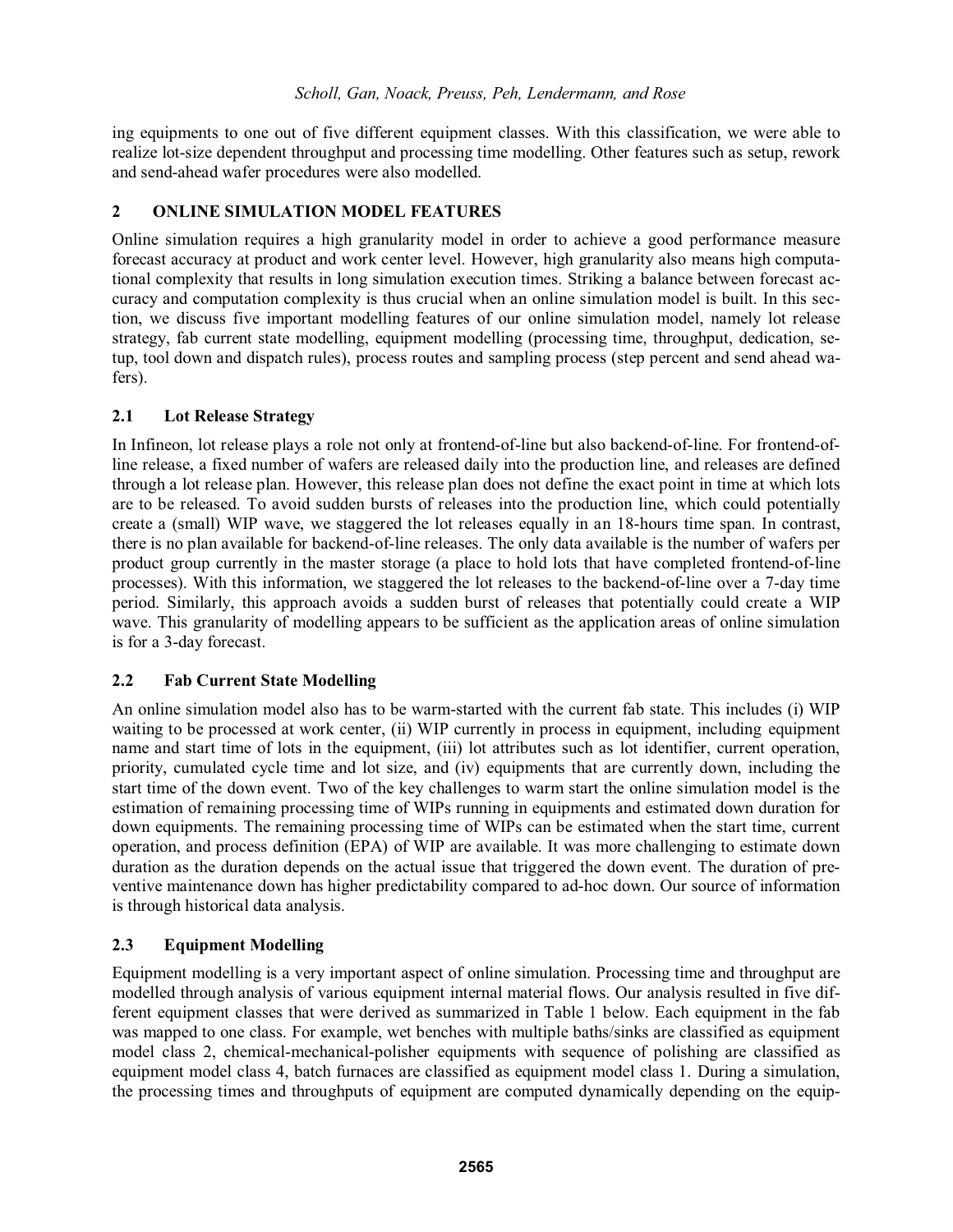ment model classes whenever a lot or batch of lots is scheduled. To facilitate this modelling, we need raw processing time and throughput data for all equipments and processes in the fab.

| <b>Equipment Model</b><br><b>Classes</b> | <b>Description</b>                                                                                                                                                                                                  |
|------------------------------------------|---------------------------------------------------------------------------------------------------------------------------------------------------------------------------------------------------------------------|
|                                          | Equipments that process lot or batch with one or multiple process modules,<br>where processing time/throughput is independent of lot or batch size.                                                                 |
|                                          | Equipments that process lot or batch in a sequence of sub process steps with<br>one or multiple process modules, where processing time/throughput is indepen-<br>dent of lot or batch size.                         |
| 3                                        | Equipments that process single/multiple wafers with one or multiple process<br>modules, where processing time/throughput is a function of lot size and number<br>of available processing modules.                   |
| 4                                        | Equipments that process single wafer in a sequence of sub process steps. Proc-<br>essing time/throughput is a function of lot size.                                                                                 |
| C.                                       | Equipments that process multiple wafers concurrently, with/without dummy<br>wafers, where processing time/throughput is a function of lot size, number of<br>available processing modules, and ability to mix lots. |

Table 1: Equipment Model Classes

Typically, equipments in the fab are qualified to run certain processes that are uniquely identified by process definition (EPA). This is termed as process dedication. Process dedication affects the capacity of the equipments. It is thus crucial to take this into consideration for our online simulation model. In addition, different subsets of these dedications are active at different period of time. The online simulation model has to be initialized with the right dedication subset in order to model the capacity accurately.

Another important modelling consideration for our online simulation model is setup. Setup time is incurred whenever an equipment needs to be re-configured to run a different process. During setup, the equipment is not available for production. This reduces the productive capacity of the respective equipment. In our online simulation model, setup is modelled for lithography and implantation.

In addition to setup changes, down events also reduce the productive capacity of equipments. In general, equipment downs can be classified into two subclasses. They are preventive maintenance and ad-hoc downs. Preventive maintenance (PM) of equipments is typically executed according to a plan, considering the load situation. We incorporated the PM plan into our online simulation model without considering the possibility of deviations. This is because the deviation from plan is typically small and its effect on online simulation is expected to be minimal. One key challenge in equipment down modelling, however, is adhoc down as it is random. The solution to this problem is through analysis of historical data to derive the down interval, duration, and statistical distribution. Another important point to note is that – since we do not model material movement of individual processing chambers (for example cluster tools) – portraying chamber downs becomes a challenge. Our proposed solution to this problem is to abstract chamber downs to equipment downs, but proportionally decrease the down duration. With this approach, we ensure that the equipment productive capacity is reasonably well represented.

The last modelling consideration for equipment model are dispatch rules. We modelled fab level dispatch policies such as lot/step priority, target cycle time, x-hour maximum lot waiting time and work center level dispatch policy such as time-window sensitive dispatching. To portray these dispatch rules, we need lot attribute data such as lot priority, cumulated cycle time and waiting time of lots up to current time and all time-window sensitive process steps (including the time window value).

#### **2.4 Process Routes**

Actual process routes are used in our online simulation model. Each product type is mapped to a unique process route in fab operations. Key attributes of process routes are route name, step name, work center,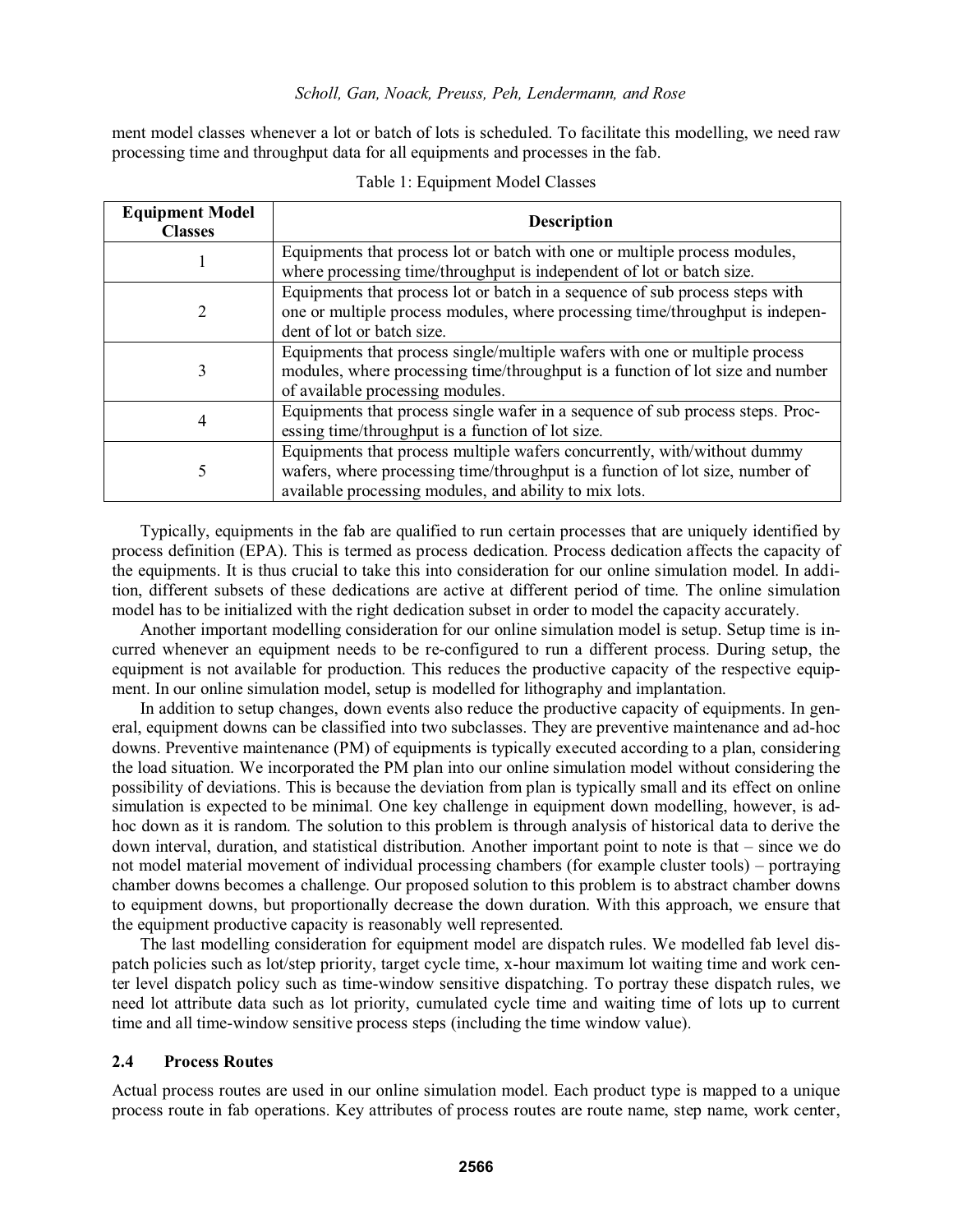EPA, batching criteria, recipe, and remaining target cycle time associated with each step. Two important modelling considerations for actual process routes are alternative process steps and sum process steps. Alternative process step is used to model alternative process steps execution based on lot attributes or alternative work center for the process step. Effectively, there is no modelling distinction between them although there is a challenge to model the sum process steps. A sum process step is a collection of multiple sub process steps. Whether a lot takes a sub process step is based on lot attributes or an on-the-fly decision. We are not able to model on-the-fly decision-making for sub process step execution. Instead, we model this using step percent for each sub process step. Step percent defines the percentage of lots that are going to execute the sub process step and can be derived from historical data analysis.

### **2.5 Sampling Process Modelling**

Two types of sampling processes, namely step percent and send-ahead wafers are modelled in our online simulation model. Send-ahead wafers is a process in the lithography area where a lot is split into two sublots under certain conditions. One sub-lot contains a small number of wafers while another sub-lot contains the remaining wafers. The smaller sub-lot will proceed through several production steps. Once it completes these production steps without any process issues (typically confirmed after some measurement steps), the larger sub-lot is triggered to run through the same production steps. The two sub-lots are merged back to form a single lot once the larger sub-lot reaches the same process step as the smaller sublot. We incorporated this modelling feature by defining split rate, production step for splitting, and production step for merging. The split rate can be derived from historical data analysis.

### **3 DATA REQUIREMENTS**

The online simulation model has to be instantiated with fab data from many data sources. However, retrieving data from multiple data sources during instantiation is rather inefficient. To resolve this inefficiency problem, we created a data model that consolidates data from various data sources and serves as a single point of access for online simulation model instantiation. As our online simulation model will be used for daily forecasting, the data model initiates a query to all relevant data sources once per day. With this approach, the instantiated online simulation model is outdated by at most 8 hours (as we do not expect forecast runs late in the evening). A key requirement of the data model is that the data must be of good quality (consistent, error free, and complete) and reproducible for validation and verification purpose. Detailed discussion on the data model and associated issues can be found in Noack et al. (2010).

### **3.1 Processing Time and Throughput**

Multiple data sources are available for processing times and throughput data. Planning data are available from each department or for the whole fab. Other data sources are based on historical analysis for individual equipments and processes. Data sources have been created for different purposes, so they differ in their level of detail. Also, in some cases the timing values contradict with each other among different data sources. This is primarily due to the fact that the definition of processing time and throughput can be different in different data sources. For example, one database might already consider elements such as setup, another might not. Another reason is that equipments with high processing time variability also have different values in different data sources. To solve this problem we compared different processing time values in different data sources. For the feasibility study we selected the data source that matched best with our simulation in terms of level of detail and processing time definition.

### **3.2 Dedication**

Equipment dedication has two elements. The first element defines which process can run on which equipment. This information is available with good quality in a single data source. The second element defines several blocking mechanisms, where some processes are temporarily blocked at some equipments.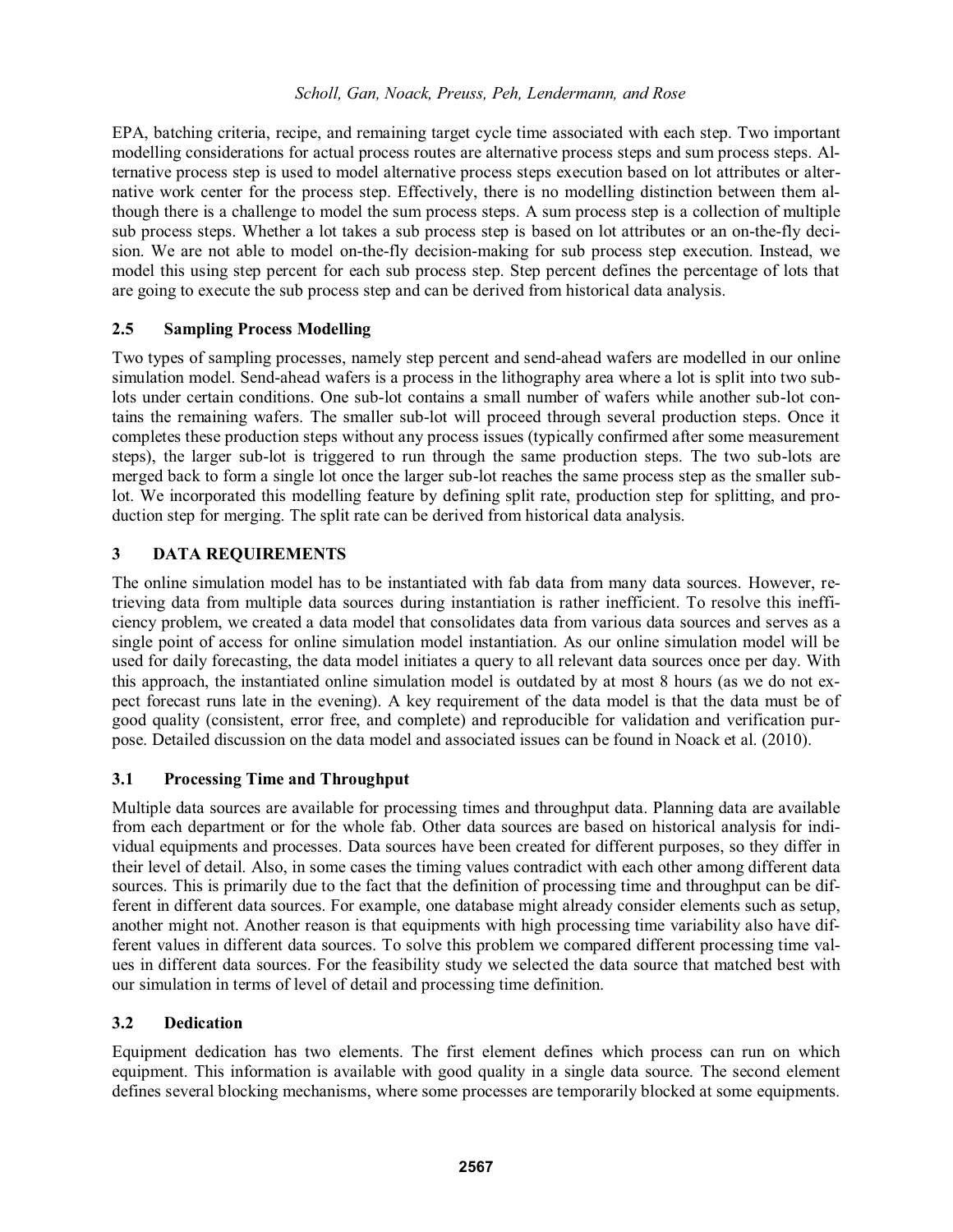This information is distributed and maintained in several production departments. Blocking applies with different levels of detail: Work center/equipment/chamber level or product group/product/lot level. The blocking mechanism needs to be highly flexible to apply changes very fast. However, it is hard to capture blocking information because of the flexible and distributed character. To solve this problem, we need to incorporate the temporary blocking of processes to the data model. This still poses a challenge as this information is sometimes not available from the respective data source but is incorporated into dispatch rules. For the purpose of our feasibility study, we derived dedication information through historical data analysis.

### **3.3 Equipment Down**

As discussed earlier, we distinguish preventive maintenance (scheduled) and ad-hoc (unscheduled) downs. As unscheduled downs cannot be predicted, there is no data source available with this information. We recycle the downtime and repair time distribution from our offline simulation model which had been generated from historical data analysis. In contrary, two solutions are feasible for scheduled downs, either by using historical analysis or by using preventive maintenance (PM) plan data. We decided to use the PM plan data because the PM start time is much more accurate compared to the stochastic distribution from historical analysis. The integration of the PM plan requires substantial effort because this information was distributed across heterogeneous data sources in each department.

### **3.4 Setup**

For setup we realized that a highly detailed automated approach is not feasible as the number of setup permutations is too high. To resolve this problem, we employed a simple approach by analyzing historical data to generate the setup matrix. The setup matrix is recipe-based, which significantly reduces the number of permutations. This setup matrix is kept as a static data as setup times typically do not change very often.

### **3.5 Sampling Data**

We also need to integrate sampling and send-ahead wafers split rate into our online simulation model. This information does not exist on an aggregated level. We therefore used historical analysis to compute sampling and send ahead rates from history lot trace.

### **3.6 Initialization Data**

Figure 1 gives an illustration of the data model schema. It contains the most important information from the simulation perspective. The data model contains lot, product, route, equipment, and process and downtime information. As can be seen, WIP lot has detailed information about its current operation, current equipment and remaining processing time. Every equipment also has information about the current equipment state.

# **4 ONLINE SIMULATION MODEL VALIDATION**

To validate the simulation model we used a fixed one week period in 2009 which was chosen because less abnormal fab behavior was observed during this time. For all key performance indicators (KPI) we were able to make comparisons between the simulation model and reality. We computed the reality KPI by using the fab lot trace file, where movement events for all lots are being captured (arrival and departure time at an operation, equipment allocated for the lot, etc). This lot trace file also served as a reference for validating the data that feed our online simulation model. The model validation exercise was carried out with the focus as summarized in Table 2.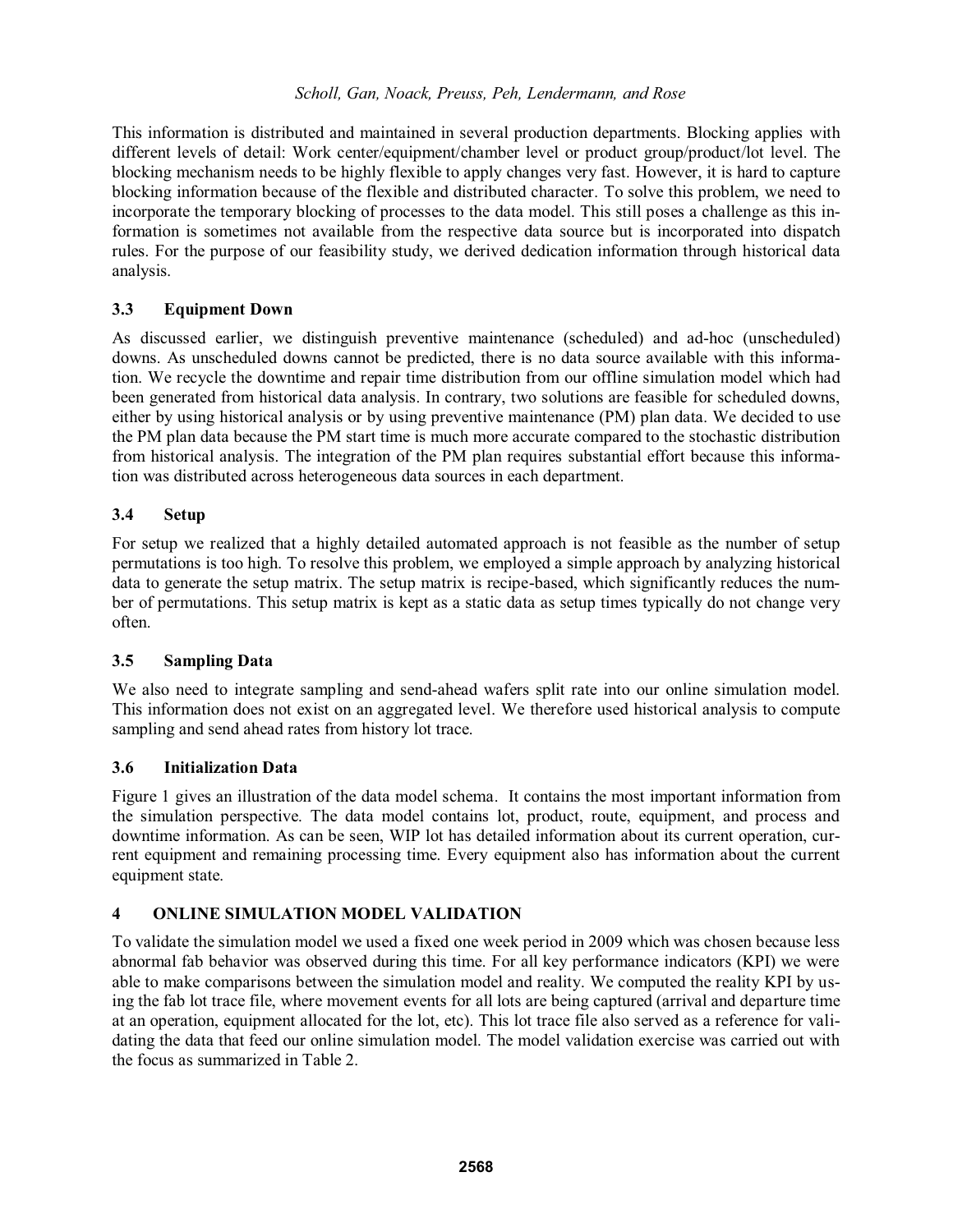

Figure 1: Data Model Schema Overview

| <b>Analysis</b> | <b>Descriptions</b>                                                                                                                                                                                 |
|-----------------|-----------------------------------------------------------------------------------------------------------------------------------------------------------------------------------------------------|
| Initialization  | To measure the deviation of initial WIP at all work center between reality and simula-<br>tion. The deviation must be small as an inaccurately initialized model is not useable for<br>forecasting. |
| Work center     | To validate the WIP trend, arrival and departure rate at all work centers. The model must<br>be able to show close proximity between simulated and real trend/values.                               |
| Product         | To validate the wafer out per product type. The model must be able to show good wafer<br>out forecast at product type level.                                                                        |

### **4.1 Initialization Analysis**

Analysis of model initialization (Reijers and Aalst 1999) includes three aspects: (i) All waiting lots must be assigned to the correct work center, (ii) all running lots have to be assigned to the correct equipment with the correct remaining processing time, and (iii) all down equipments must be initialized as down state. Correct assignment of lots to work center and equipment can be verified by comparing the WIP differences between reality and simulation at all work centers. Figure 2 below gives an overview of this comparison. As can be seen, there is no deviation between reality and simulation for majority of the work centers. The primary reason for discrepancy that is observed for some work centers is the difference in equipment to work center mapping between simulation and reality. In fact, the WIPs are being initialized at the right operation points in the fab.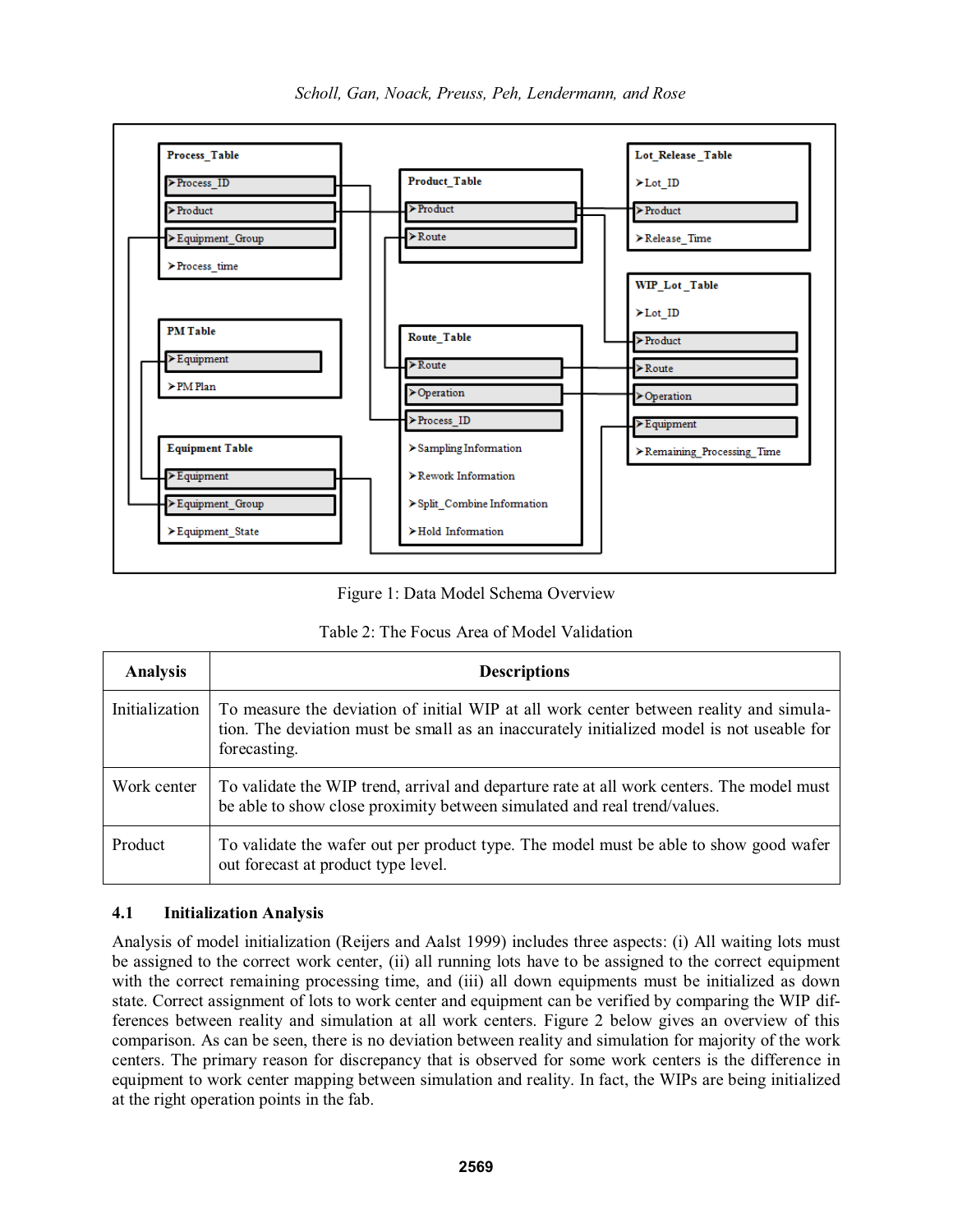

Figure 2: WIP Level Differences for all Work Centers at Initialization

Whether the online simulation model is initialized with correct remaining processing time or down state is validated through the work center analysis described in Section 4.2. We compared the WIP trend of all work centers and observed that the WIP trend for more than 80% of the work centers does resemble the reality.

## **4.2 Work Center Analysis**

In the work center analysis, we compared the WIP level, arrival and departure wafers for all work centers. As there are around 200 work centers in the fab, we are showing only two of the work centers in Figure 3 and 4. The performance measure is taken at 12 am every day. WIP level is the number of wafers waiting at the work center at that instance of time, wafers arrival/departure is the number of wafers arrived/departed from 12 am of the previous day up to 12 am of current day. As can be seen, our online simulation model not only is able to forecast the trend with reasonable accuracy but also is capable of forecasting the absolute value of WIP at a particular instance of time. During the process of validation, we realized the importance of modelling measurement work center with greater granularity to further improve the forecast accuracy for some work centers.

### **4.3 Product Analysis**

An important application of our online simulation model is to forecast the wafer out per product for better wafer test planning. Figure 5 shows a comparison of cumulated wafer out comparison between reality and simulation for two products. These products are chosen because they are high volume products of the fab. As can be seen, our online simulation model is able to forecast wafer out with reasonable accuracy. It shows good trend and absolute value forecast. But further work still need to be performed for product level wafer out forecast. We observed that wafer out for some product type deviates significantly from reality. Two contributing factors of this discrepancy are the local dispatch policies at work center level and abstracted measurement equipment modelling. One of the focus areas in our future work is to resolve these two issues.

# **5 SUMMARY AND CONCLUSIONS**

In this paper, we presented our experience in building an online simulation model. We discussed the important modelling elements that must be considered in order to achieve a good forecast accuracy (for a 3 day time horizon). It is interesting to note that an abstracted equipment model of processing time/throughput, dedication, down, and setup is sufficient to achieve a very good work center level fore-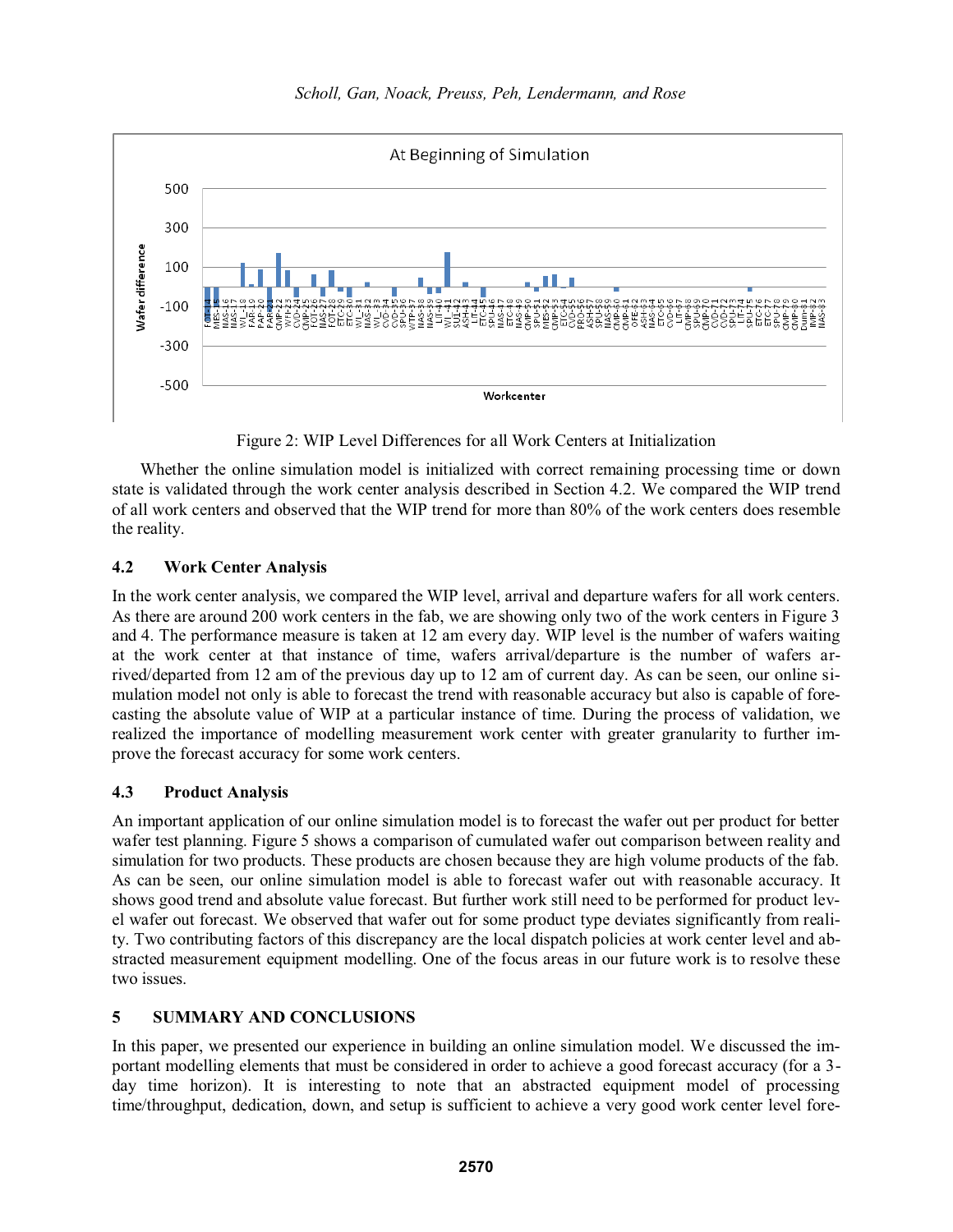cast. There is no need to model the internal material flow (such as chamber level modelling) to get a good work center forecast accuracy. This helps to reduce the simulation execution time significantly. Another important point to note is that chamber down being abstracted to equipment level down (with reduced down duration) is also sufficient to give good work center forecast accuracy. This significantly reduces the data granularity required to model chamber level down.



Figure 3: Trend Comparison between Simulation and Reality for a CVD-Cluster Tool

Overall, the model validation results for our online simulation model have been encouraging. We are able to forecast both WIP trends and absolute values at work center level accurately, with minimal discrepancy from reality. The significance of these results is that now we are able to anticipate not only problems at particular work centers but also on which day these problems will arise. This visibility is very useful as it allows to manage fab operations more proactively instead of reactively. The longest time horizon to pre-empt the problem is 3 days, according to production engineers this is considered sufficient. In addition to a good work center level forecast, we are also able to achieve a good wafer out forecast at product level. This greatly facilitates the planning activities of the wafer test area, which now is operating without knowing in advance what wafer out to be expected in the next days.

Though we have observed good forecast accuracy with our online simulation model, there are still several areas of improvement that we need to work on. Firstly, we need to model work center local dispatch policies with much higher granularity. The current approach of fab level dispatch policies modelling is not sufficient to give good forecast accuracy for all product types. Secondly, we need to model the measurement equipments with higher granularity. Currently they are modelled as fixed delays, where the delay is the typical cycle time at the measurement step. The departure rate from these measurement equipments is thus not accurately reflecting the reality. Lastly, we are going to improve the data quality for process dedication to equipments. The current approach of analyzing historical data to derive process dedication is not sufficient as temporary blocking of processes at equipments does not mean the same blocking of processes applies in the next few days.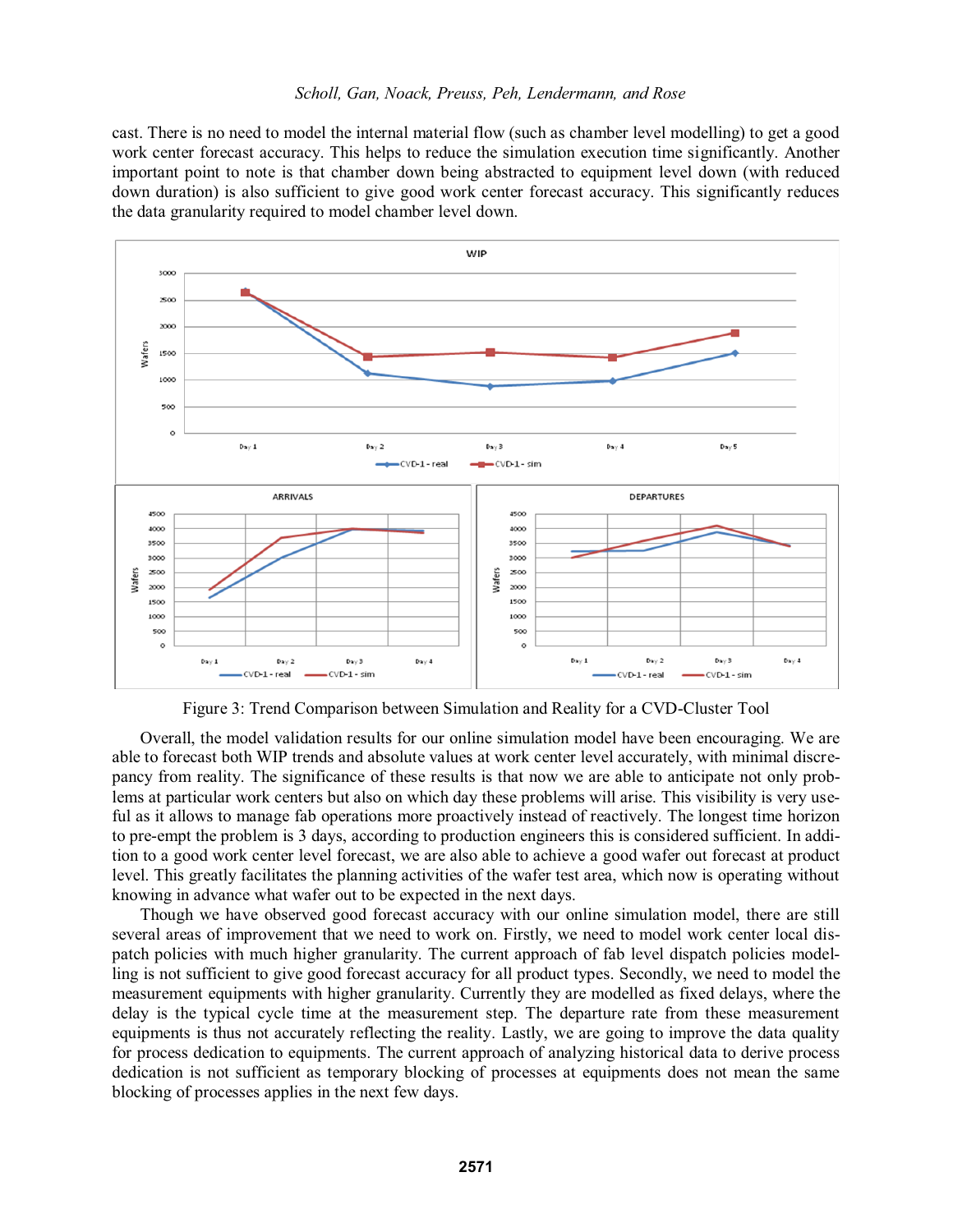

*Scholl, Gan, Noack, Preuss, Peh, Lendermann, and Rose* 

Figure 4: Trend Comparison between Simulation and Reality for Lithography Tool



Figure 5: Cumulated Wafer Out Comparison between Simulation and Reality for a High and a Low Volume Products

### **REFERENCES**

- Bagchi, S., C. Chen-Ritzo, S.T. Shikalgar, and M. Toner. 2008. A full-factory simulator as a daily decision-support tool for 300mm wafer fabrication productivity. In *Proceedings of the 2008 Winter Simulation Conference*, ed. S. J. Mason, R. R. Hill, L. Mönch, O. Rose, T. Jefferson, and J. W. Fowler, 2777-2782. Piscataway, New Jersey: Institute of Electrical and Electronics Engineers, Inc.
- Noack D., R. Kohn, M. Mosinski, Z. Zhou, O. Rose, W. Scholl, P. Lendermann, and B. P. Gan. 2010. Data modelling for online simulation - requirements and architecture. In *Proceedings of the 2010 FAIM Conference*.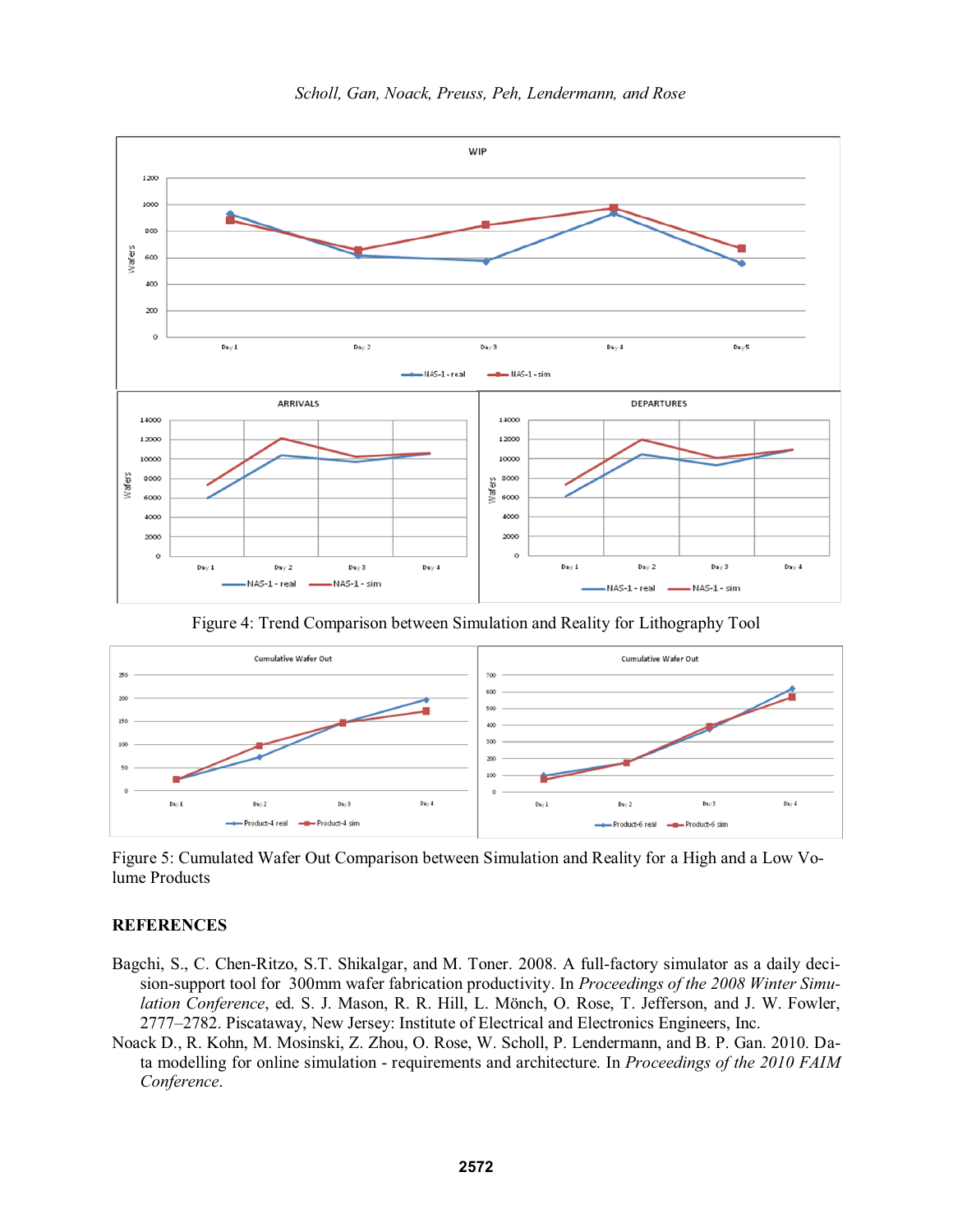- Reijers, H.A., and W.M.P. v. d. Aalst. 1999. Short-term simulation: bridging the gap between operational control and strategic decision making. *Proceedings of the IASTED International Conference on Modelling and Simulation*.
- Scholl W., 2008. Coping with typical unpredictable incidents in a logic fab. *In Proceedings of the 2008 Winter Simulation Conference*, ed. S. J. Mason, R. R. Hill, L. Mönch, O. Rose, T. Jefferson, and J. W. Fowler, 2030–2034. Piscataway, New Jersey: Institute of Electrical and Electronics Engineers, Inc.

### **AUTHOR BIOGRAPHIES**

**WOLFGANG SCHOLL** works as a Senior Staff Expert for modelling and simulation for Infineon Technologies in Dresden (Germany). He studied Physics at the Technical University of Chemnitz (Germany) and graduated in solid-state physics in 1984. From 1984 to 1995 he worked as a process engineer for ZMD in Dresden. In 1996 he joined Infineon Technologies and initially worked on the field of capacity planning. Since 2003 he is responsible for fab simulation. His email address is <wolfgang.scholl@infineon.com>.

**BOON PING GAN** is the CTO of D-SIMLAB Technologies (Singapore). He has been involved in simulation technology application and development since 1995, with primary focus on developing parallel and distributed simulation technology for complex systems such as semiconductor manufacturing and port operations. He was also responsible for several operations improvement projects with wafer fabrication clients which concluded with multi-million dollar savings. He is now responsible for managing the technology and product development at D-SIMLAB as well as execution of projects in the semiconductor and engineering domains. He holds a Master of Applied Science degree, specializing in Computer Engineering. His email address is <boonping@d-simlab.com>.

**DANIEL NOACK** is a Research Engineer at D-SIMLAB Technologies. His focus is on simulation and simulation-based optimization. He is also a PhD student at Dresden University of Technology. He is a member of the scientific staff of Professor Oliver Rose at the Chair of Modelling and Simulation. He received his M.S. degree in Computer Science from Dresden University of Technology. His email address is <daniel@d-simlab.com>.

**PATRICK PREUSS** is a Software Engineer and the Deputy Manager Germany Operations of D-SIMLAB Technologies (Germany). He has been working in the development of simulation-based applications for Airbus, German Aerospace Centre and Infineon with focus on heuristic optimization methods since 2005. Patrick holds a M.S. degree in computer science from Dresden University of Technology. His email address is <patrick@d-simlab.com>.

**MING LI PEH** is a Product Manager at D-SIMLAB Technologies. She is responsible to execute the semiconductor product (a simulation-based optimization decision support tool) development and the delivery of product deployment at customer site. Prior to this she worked in Fuji Xerox where she was responsible for the testing and releasing of printer drivers. She holds a Bachelor of Engineering degree, specializing in Computer Engineering. Her email address is  $\langle$ mingli@d-simlab.com>.

**PETER LENDERMANN** is the Co-Founder and CEO of D-SIMLAB Technologies, a Singapore-based company providing simulation-based decision support solutions and services to Aerospace, Semiconductor Manufacturing and other asset-intensive industries. Prior to this he worked at the Singapore Institute of Manufacturing Technology where he led the simulation-related research activities until spinning them off into D-SIMLAB Technologies. He has been engaged in the simulation community since the early 1990's. Peter holds a PhD in Applied High-Energy Physics from Humboldt- University in Berlin (Germany) and an MBA in International Economics and Management from SDA Bocconi in Milan (Italy). He